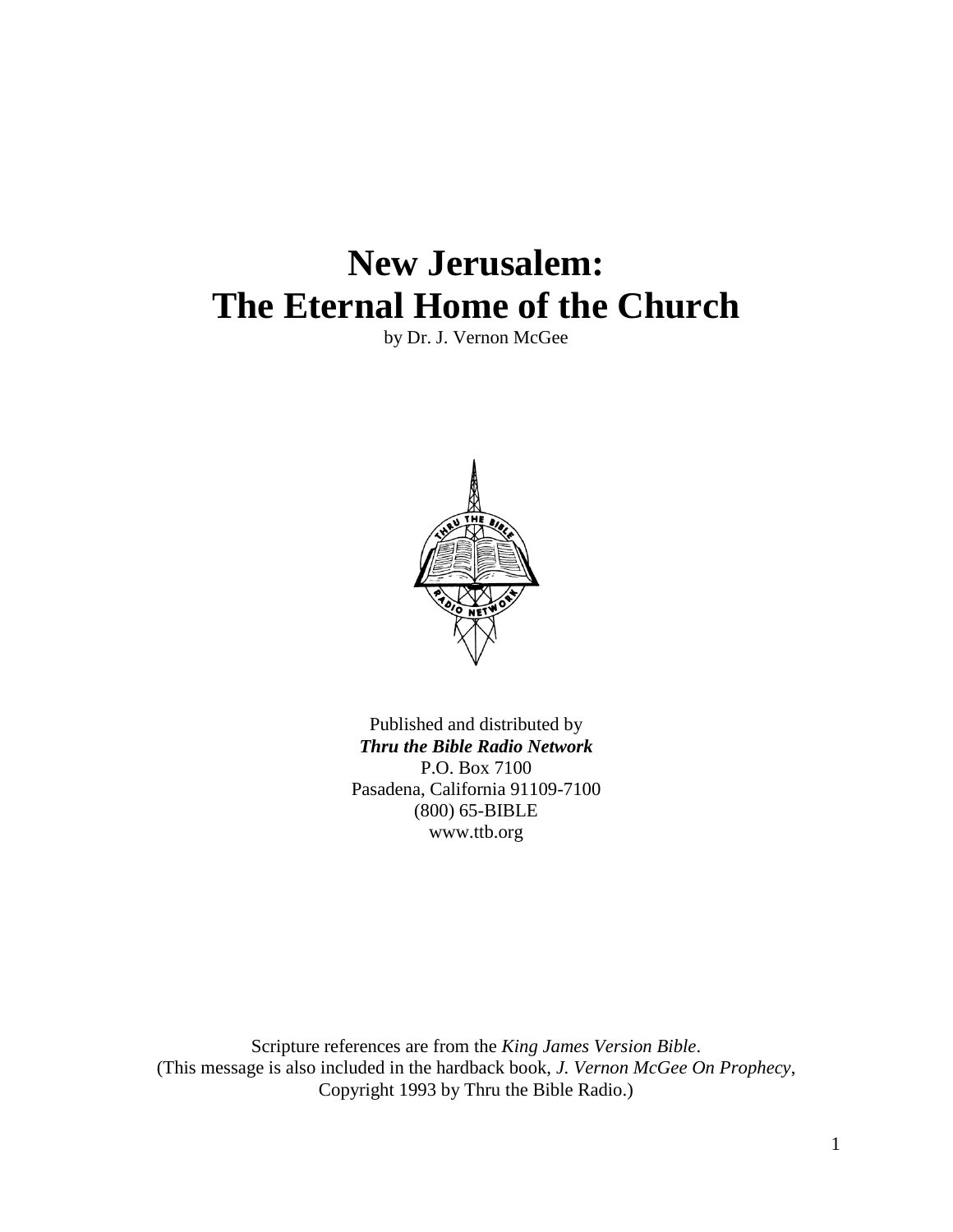*Let not your heart be troubled: ye believe in God, believe also in me. In my Father's house are many mansions: if it were not so, I would have told you. I go to prepare a place for you. And if I go and prepare a place for you, I will come again, and receive you unto myself; that where I am, there ye may be also.* (John 14:1-3)

The fourteenth chapter of John was given by our Lord in the Upper Room, and He introduces something that is entirely new. The first part of the chapter was given to a man to cushion the shock of failure that was to come into his life. Also it was to comfort and put down the fears of this little band of apostles across whose pathway the shadow of the Cross had fallen. Sin was knocking at the door in the Upper Room, demanding its pound of flesh. These men were frightened men, and our Lord was speaking to their hearts. He begins by saying,

#### *Let not your heart by troubled: ye believe in God, believe also in me.* (John 14:1)

He is putting, as essential, faith in Himself along with faith in God – which, of course, is the thing that makes a Christian today. I was in a hospital visiting a Christian friend, and after I had prayed with him, the man who was in a bed across the room called to me, "Preacher, will you pray for me?" I went over and talked to him and asked, "Are you a Christian?" "Well, yes, I believe in God." "That does not make you a Christian," I said, "it simply means that you are not an atheist." Then I gave him this verse, "Let not your heart be troubled: ye believe in God, believe *also* in me." Our Lord begins with His men on that plane, and He continues.

# *In my Father's house are many mansions: if it were not so, I would have told you. I go to prepare a place for you.* (John 14:2)

Now the word *mansion* is a very unfortunate translation. It surely gives the wrong impression. I was a Presbyterian preacher for many years, and I lived in a home that the Presbyterian church calls a *manse*, a shortened form of the word *mansion*. I lived in a Presbyterian mansion – in fact, I lived, I suppose, in a half dozen of them. I moved into my first mansion when I was ordained to the ministry in Nashville, Tennessee. It was an antebellum home – that is, it was built before the Civil War. It had fourteen rooms, and they were spacious rooms! I used to say to folk that on a clear day you could see the ceiling in the living room. I was then single, and I moved into the corner of one of the rooms. Years later I drove by it and shuddered when I looked at it. I thought of this verse, "In my Father"s house are many mansions," and I said, "Oh my, I don"t want one of those up there!" I certainly would not want to go to heaven and find myself assigned to another mansion! And I am thankful that it does not mean that, my friend. Actually, the Greek word is *moni*; it has no reference to a great big home but means "abiding place." "In my Father's house are many abiding places."

What is the Father's house? When you go out tonight, look up into the vaulted sky above you, and you will see the Father"s house. That is His house. Our Lord said, "In My Father"s house are many *moni*, many abiding places, many places to live." Now I do not know this, but it is my personal opinion that God has a universe filled with created intelligences, and I do not think He has a vacancy sign out anywhere. I think all the abiding places are occupied, for abiding places are living quarters for some sort of intelligences. I do not mean to suggest that His universe is peopled with human beings – this planet has enough! God does not need any more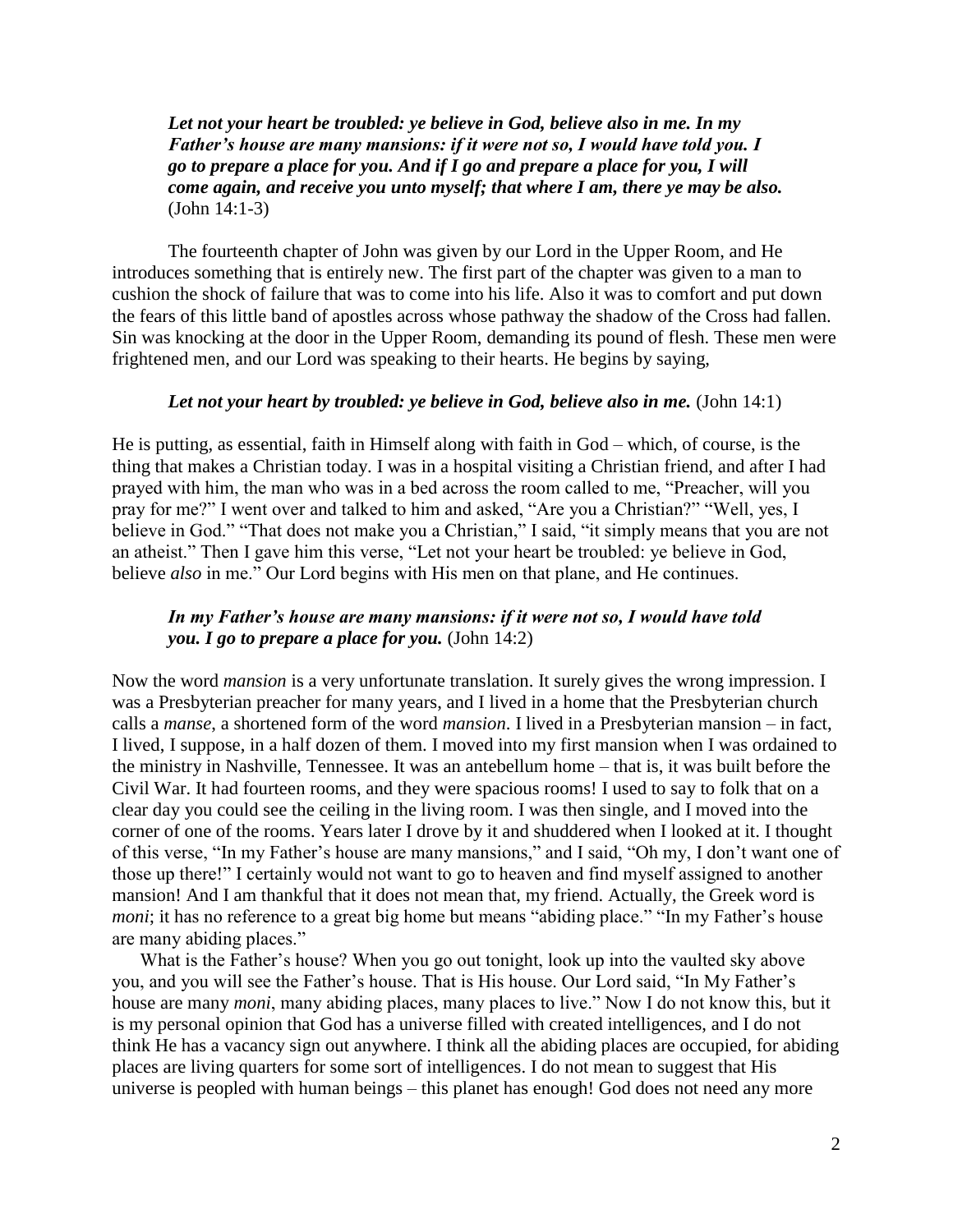folk like us, nor any that would compare with us. But God has other created intelligences. In the Book of Revelation John tells us that he could not even number them when he got a look at them. They are in the Father's house.

When the two-hundred-inch mirror for the Palomar Observatory was being ground, the man who had charge of the mechanical part of the grinding was my neighbor and a very fine Christian. He would come down from Palomar every weekend, and when I would see him I would ask, "What do you see?" Every weekend I would head him off with that question, "What do you see?" Finally, one day after my usual question he wondered why I was so interested. So I told him, "You have that big eye poked into the window of my Father"s house, and I want to know what you see up there."

#### *In my Father's house are many abiding places.*

He enforces this statement with,

#### *If it were not so, I would have told you.*

Then He says,

#### *I go to prepare a place for you.*

This place is different from any other in His universe – "I go to prepare a *special* place for you." It is a prepared place for prepared people. The One who was the carpenter of Nazareth down here about two thousand years ago is at this moment preparing a place up yonder for those who are His own. Have you ever wondered about that place He is preparing? Do you wonder what it is like? We are going there someday, and we shall live there eternally.

Then He makes the statement,

# *And if I go and prepare a place for you, I will come again, and receive you unto myself; that where I am, there ye may be also.* (John 14:3)

As far as I know, this is the first time in the Word of God where it mentions that He is going to take someone off the earth out into space. You will not find that in the Old Testament at all. God did not promise anyone in the Old Testament that He would take him off this earth to a place called heaven. The hope of the Old Testament saints was that there might be a heaven down here on this earth, and that is what I understand the expression, *the Kingdom of Heaven*, to mean – the reign of the heavens over the earth, the day when this earth becomes a heaven. That is the hope of the Old Testament.

When God called Abraham, He called him into a *land*. His promise was not that He would take him out into space but that He would give him a land. God marked it out – north, east, south, and west – put boundaries around it and said, "I am giving you this land for a permanent possession." Abraham took God so literally that when his wife Sarah died, he went to the sons of Heth and said, "I want to buy the cave of Machpelah for a burial place." Why did he want a burial place in the Promised Land? Because he expected to be raised someday from the dead there. God promised Abraham, "I will multiply thy seed as the stars of the heaven," but He never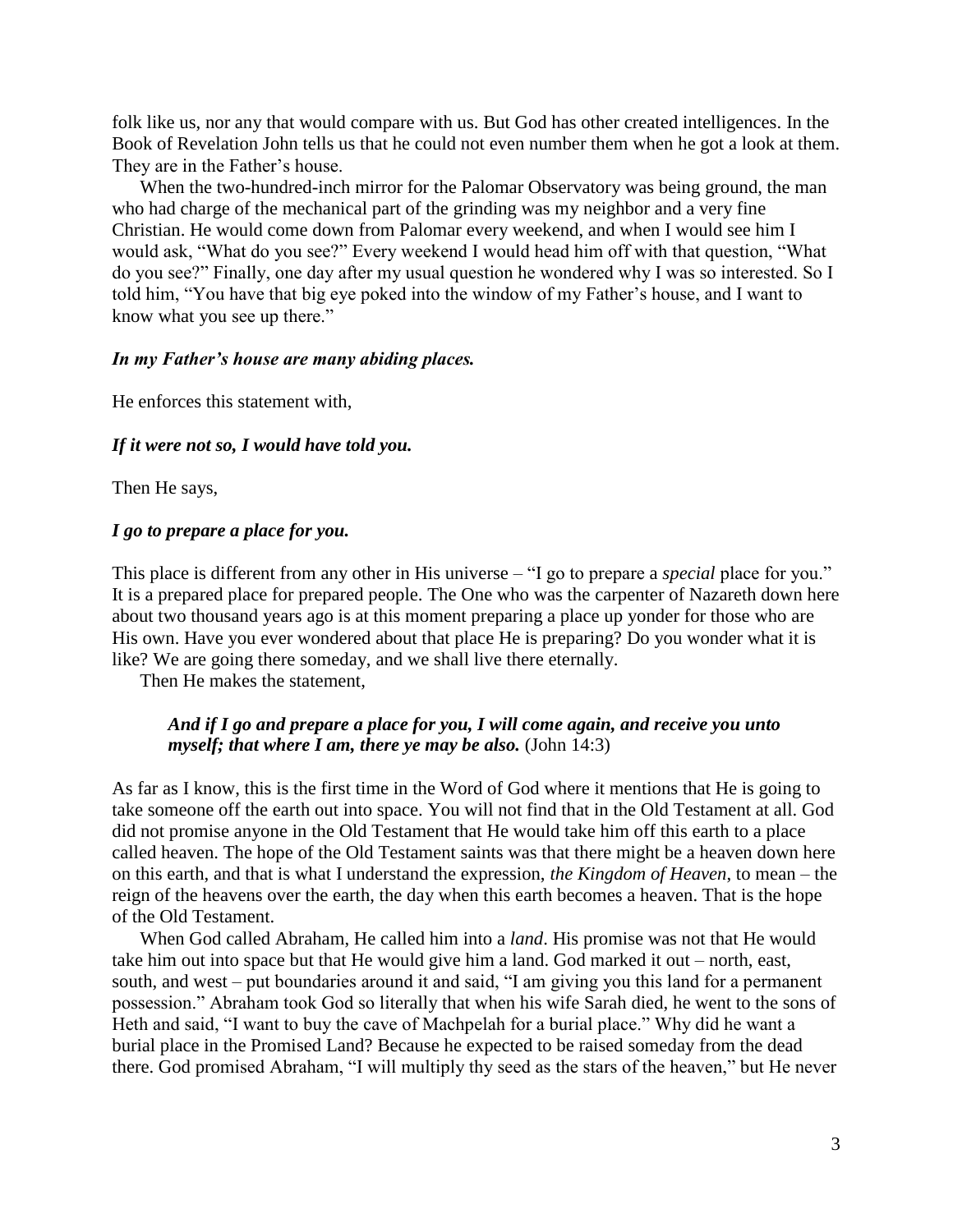said that He would take him out to one of the stars or give him one of the stars. A heaven on earth is the hope of the Old Testament.

You find that Isaac also was buried in that land. Then you find that old Jacob, who died down in the land of Egypt, had commanded his sons, "Bury me with my fathers in the cave of Machpelah." And when he died they carried him, with a long funeral procession following, into the land of Canaan and buried him in the Promised Land. Why all of that? Because he expected to be raised from the dead in that land someday. Now, if he is to be carried away in a rapture out yonder in space, what difference would it make if he was buried in Egypt or the Promised Land, London, or Los Angeles? But it would make a lot of difference if he is to be raised from the dead in that land.

Even Joseph said, "The day will come when you will leave Egypt and return to the Promised Land. I want you to take my bones with you." Joseph died as a national hero, and his people could not have removed him from Egyptian soil. But there came a day when there arose a Pharaoh who knew not Joseph, and then the children of Israel went out; and the night they left Egypt behind them, they had with them the bones of Joseph. They were taken and interred in the Promised Land. Why? The hope is that someday they will be raised from the dead there. Such is the hope of the Old Testament saints.

But when our Lord took into the Upper Room the men whom He had called out of Judaism, He gave them something that was entirely new,

# *… I go to prepare a place for you. And if I go and prepare a place for you, I will come again, and receive you unto myself; that where I am, there ye may be also.* (John 14:2, 3)

The hope He is giving believers today is that someday we are to travel out into space to that place He has prepared. It is interesting that man, in all his recorded history, has had his nose to the grindstone and his eyes fixed on the earth. It is only recently that man has turned his face upward and has started looking into space. Today the great aspiration of our generation is to be able to travel in space. Well, that has been the hope of believers for more than nineteen hundred years! The glorious hope of the church is the coming of our Lord Jesus to take us into space to that home He has prepared.

Now, where is that place? What kind of place is it? I turn to the only chapter I know of in the Word of God where there is a description of it, the twenty-first chapter of the Book of Revelation.

As we look at this chapter, I shall not try to make a comprehensive study, but rather I shall make a few suggestions that may intrigue you into probing deeper into this fascinating subject. I believe that if Christians were more interested in the place to which they are going, they would be more concerned about the way in which they are living down here.

If you have read Bunyan"s *Pilgrim's Progress*, which is actually the experience of Bunyan himself, you will notice that when he got up out of the Slough of Despond and started out, the hope that he had from the beginning was this: "I am a pilgrim, and I am on the way to the Celestial City." And when he would fall down, he would always get up, brush himself off and say, "I am a pilgrim on the way to the Celestial City." And when he was incarcerated in Doubting Castle, the key that unlocked the doors and set him free was this promise. When he had mountains to climb, when the way was difficult and discouraging and it seemed as though he would not make it, he got his mind and his heart fixed on that Celestial City.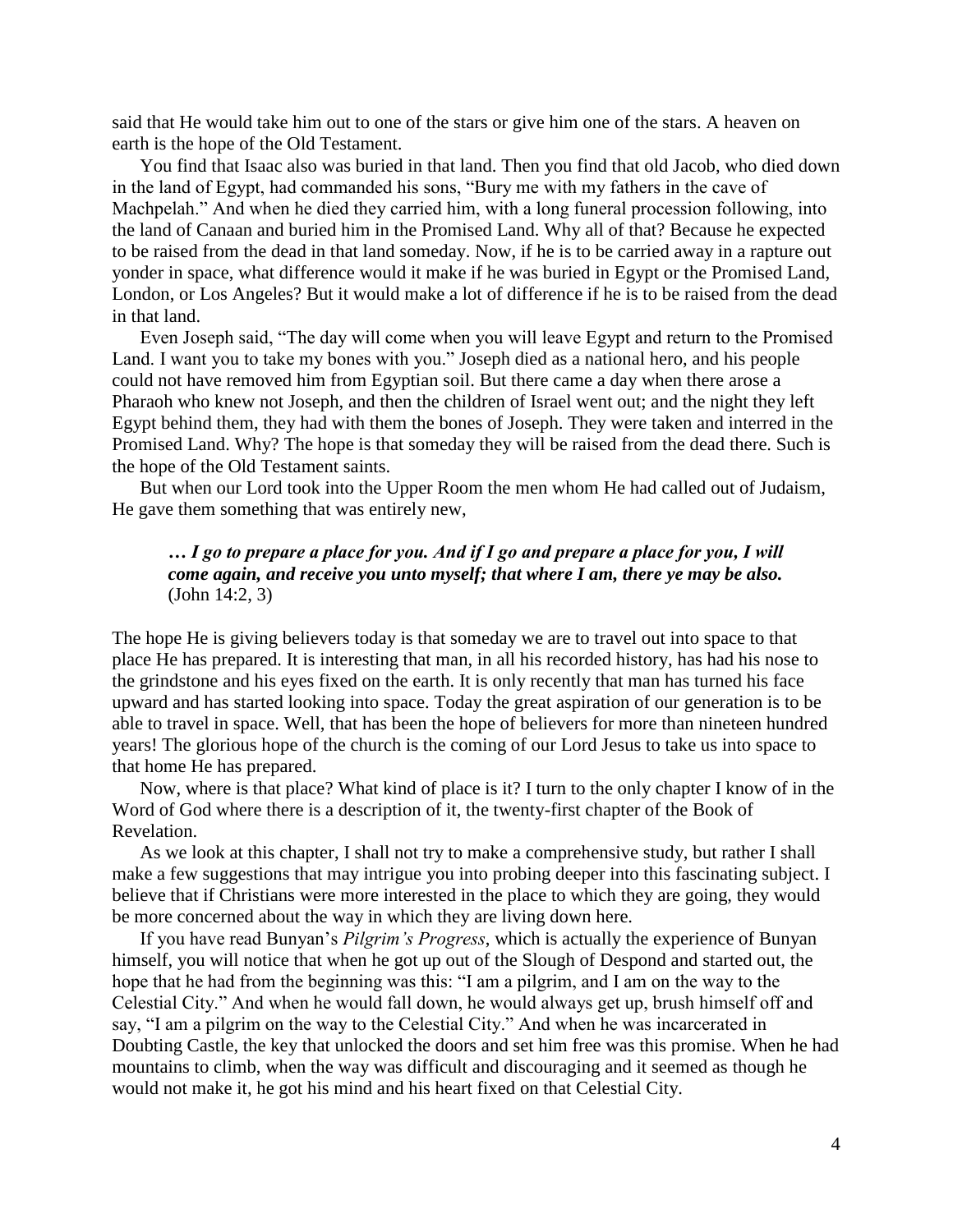I believe there are many believers today who have lost sight of this city. They have become discouraged along the way. I say to you, friend, that this world is only a camping place for the night. We all are here temporarily – we are merely pilgrims down here on this earth. We are on the way to the Celestial City. We are on the way to the New Jerusalem. The thing that would encourage the hearts of many today would be to know a little about this place to which we are going.

# *And I saw a new heaven and a new earth: for the first heaven and the first earth were passed away; and there was no more sea.* (Revelation 21:1)

John here tells us that God is going to trade in this old earth and the old heaven on a new model. He is going to get a new earth – not get rid of earth entirely but merely get a new one. He calls attention to only one great change in His new earth: there will be no more sea. That which covers three-fourths of the earth"s surface today will be entirely removed. What a tremendous population can then be put on this earth! Someone asked the other day, when I made the suggestion of the population explosion that will probably take place during the Millennium, "Where in the world will they go, when we don"t even have room today?" May I say to you that there will be three-fourths more surface on the earth, plus the fact that the curse of sin will be removed from the earth so that it will produce as it never has before. You will be able to find a parking space in that day; there will be plenty of parking spaces! That appeals to me, because we need more parking space in Southern California, and if we could use the Pacific Ocean, we would have the problem solved!

But these are things that concern the earth, and we are not an earthly people. We are to leave this earth. The thing that interests us is what John sees in the next verse:

## *And I John saw the holy city, new Jerusalem, coming down from God out of heaven, prepared as a bride adorned for her husband.* (Revelation 21:2)

Now, this is the first time the New Jerusalem comes into view. The question is asked, "Is it in existence before this?" I do not know, but I rather think that at the Rapture the church will be brought to this place. I believe this city is to be our permanent home. I think that during the Millennium it will be a matter of commuting back and forth from the earth to the New Jerusalem. Yet the New Jerusalem does not come into view until this point because now eternity opens up and reveals the eternal home of the church.

Notice that the city is a *holy* city. The inhabitants have been made holy in Christ and in no other way. *He* is there. That makes it a holy city.

The *new* Jerusalem is in contrast to the *old* Jerusalem down here on the earth, and it is coming down from God out of heaven.

Now there are men today – better men than  $I$  – who believe that the New Jerusalem comes to the earth. I never have been able to see that, I cannot move it that far. I think it comes out into space, and it comes, apparently, within sight of the earth.

The loveliest thing that God could say about it is that it is prepared as a bride adorned for her husband. As a preacher I have had the privilege of seeing over two hundred couples stand before me to be married. This has been one of the delights of my ministry. And I can truthfully say that I never yet have seen an ugly bride. It always is a thrill to me to stand and look down the aisle and watch her come in. I never have seen a bride who was not pretty. I believe that if any girl has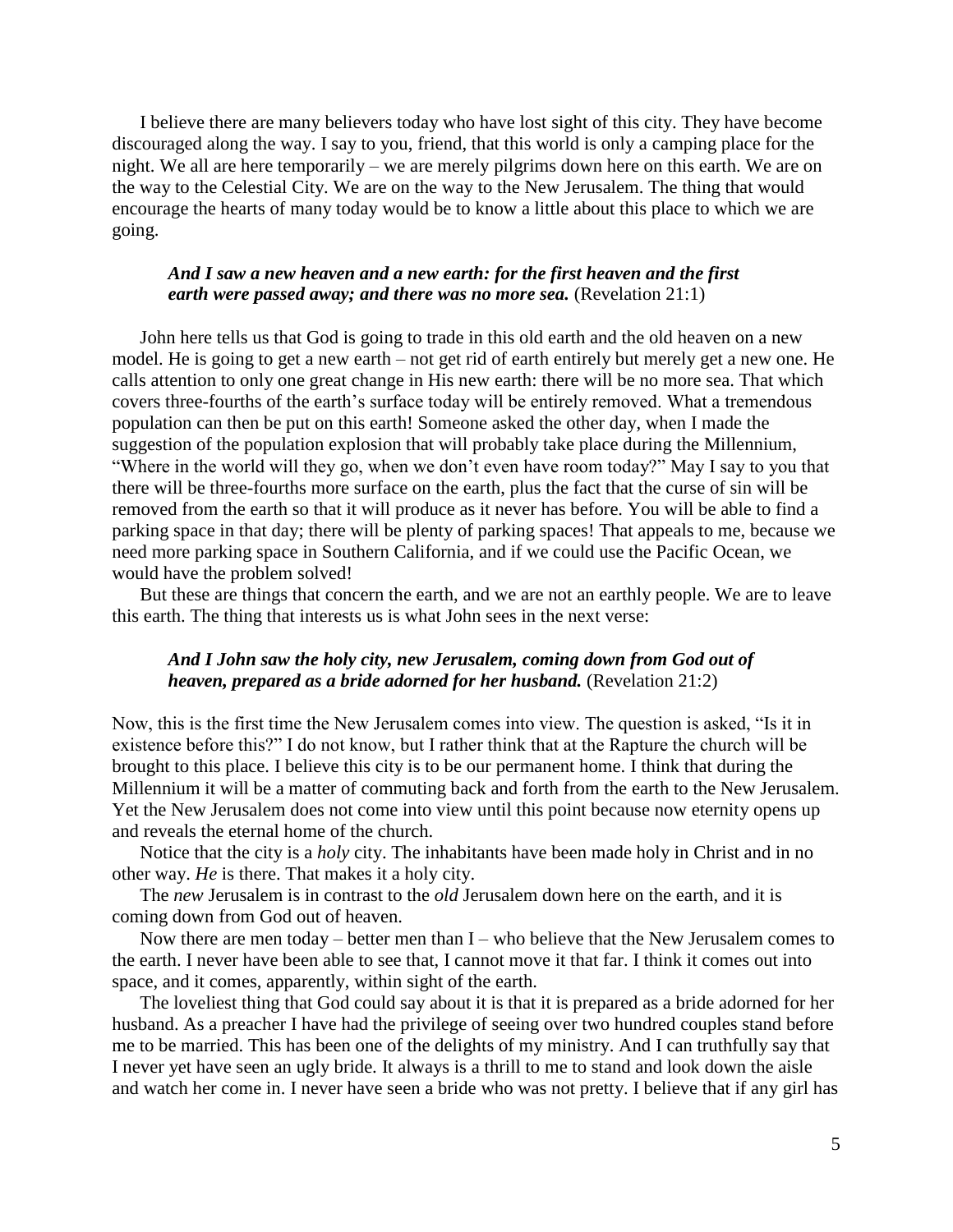a right to be pretty it is on her wedding day. Now don"t think that I am being a sentimental old preacher, because I am not. I have seen them before they were married and, frankly, have looked them over and wondered how in the world they would meet the standard. But always on the wedding day they were beautiful. Then I have seen them afterward, and I do not think *beautiful* is the word that should be used in their connection at all. Yet when each one came down the aisle, adorned as a bride for her husband, she was beautiful. Thus God uses the figure of a bride to characterize this city. It is a thing of exquisite beauty.

# *And I heard a great voice out of heaven saying, Behold, the tabernacle of God is with men, and he will dwell with them, and they shall be his people, and God himself shall be with them, and be their God.* (Revelation 21:3)

The New Jerusalem is the temple for the universe of God. This will be the place, apparently, where Israel and the gentile nations of the earth will come to worship. They will come to worship and then return to their homes on the earth.

Now I want you to notice several things that are said concerning this city. Though they are negative, they are very important.

# *And God shall wipe away all tears from their eyes; and there shall be no more death, neither sorrow, nor crying, neither shall there be any more pain: for the former things are passed away.* (Revelation 21:4)

Would you like to move to a city where no one sheds a tear, a city where you would never know disappointment and you would never have occasion to weep? All of us who do counseling have discovered that under the veneer of prosperity and pleasure there are tears.

It is uprooted humanity here in Southern California. Very few have been born and reared here; they have come from some other place. As a result many get into sin, awful sin. At home in their normal environment they might have weathered the storm, but they break their home ties and are carried away. Some have been regular churchgoers at home and have given an appearance of being Christian, but they came out to California and the first Sunday they went to Disneyland, the next Sunday they went to the mountains, the third Sunday to the desert, the fourth Sunday to the beach, and by then they had met a couple down the street who drank cocktails. Now they are drinking cocktails with the couple down the street. The next thing you know they are having marital trouble. They go to a marriage counselor or to a psychiatrist, then in desperation they call and want to talk to a pastor. When they come in, we see the tears.

A member of my staff, who has been with us only a couple of years, came to my study the other day and said, "I am tired of seeing tears." I said, "Buck up, old boy, we are going to a city where there will be no tears." He said, "Yes, but I am tired of it here; I see so much." I understood how he felt, because I have been here for forty years, and I am tired of seeing tears also. It will be wonderful to go to that city where there will be no more tears, no more broken hearts.

A columnist in New York made the statement years ago, "For every light that burns on Broadway there is a broken heart." That probably is true. When flying over Los Angeles at night, I hear many exclaim about the beautiful carpet of lights beneath us, and it is a thrill to see; but for every one of those lights there is a broken heart also. Oh, the broken hearts and lives and homes! Can you imagine what it will be like to live in a city where there are no tears?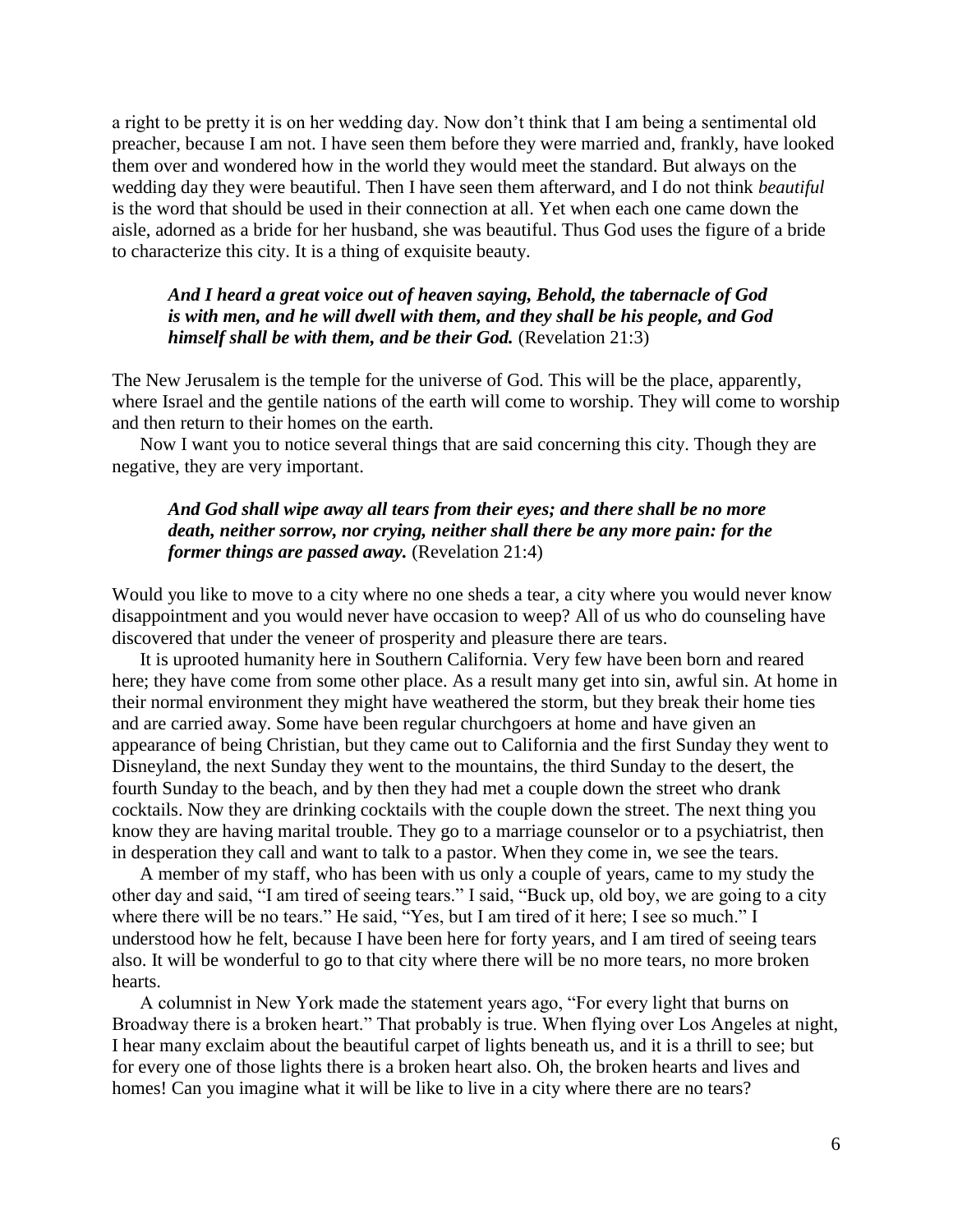The second thing that makes the New Jerusalem a wonderful city is "there shall be no more death." No death. That makes it different from any city I have heard of down here. There will be no cemeteries, there will be no undertakers. They all will be out of business in the New Jerusalem. I mentioned this some time ago, and after the service a man came up to me and said, "My little boy was sitting beside me this morning and when you said the mortuaries and cemeteries would be out of business, he looked up at me and said, "Dad, *you* will be out of business too."" He was an insurance man. The little fellow was right. I had not thought of that, but the insurance man will be out of business also in the New Jerusalem. No more death. Would you like to go to a place like that? Never again would you have to follow a hearse to a cemetery; never again would you see a loved one encased in a casket and buried. No more death. What a wonderful place this will be!

And then it says, "neither sorrow, nor crying, neither shall there be any more pain." All the hospitals will be closed, doctors and nurses will be out of a job, "for the former things are passed away."

Then we come to something that is quite wonderful:

## *And he that sat upon the throne said, Behold, I make all things new.…* (Revelation 21:5)

I love that. Would you like to start all over again? I want to make a confession. I never have been the preacher that I have wanted to be. I never have preached the sermon that I longed to preach. I honestly never have been the man that I have wanted to be. I have not attained, really, my ambition. I have not reached my goal in life. I never have been the husband that I have wanted to be, and I never have been the father that I have wanted to be. As I come to this place in life and look back, I have regrets. I would like to go back and do things differently. And God is going to let me! He says to my heart, "In that city, McGee, I want all things new." We are going to start over, and there will be nothing to hinder us. The sin and weights that beset us and hold us back are going to be removed. I don"t know about you, but I want to go to that place where I can *be* and *do* the thing that I have wanted to be and do. When I finish this life, I shall look back and thank God for a Savior who has forgiven me for my sins, but I wish I could live my life over again. "Behold, I make all things new." I would like to move up to that city tonight. Wouldn"t you?

Now I want to make a suggestion concerning the shape of this city.

# *And the city lieth foursquare, and the length is as large as the breadth: and he measured the city with the reed, twelve thousand furlongs. The length and the breadth and the height of it are equal.* (Revelation 21:16)

Twelve thousand furlongs is 1,378.97 miles – roughly fifteen hundred miles. It is fifteen hundred miles long, fifteen hundred miles wide, and fifteen hundred miles high. Some men have concluded that it will be a cube; others see it as a pyramid. It is difficult to conceive of either a cube or pyramid projected out in space. Cubes and pyramids are appropriate for earth's buildings but are impractical for space, as spheres are impractical for earthly buildings. I cannot believe that, since God has made everything in space globe-shaped, He would make this square. I do not say this in a dogmatic fashion, for there are many fine Bible students who disagree with me, but I believe that the New Jerusalem is a sphere and these measurements that Scripture gives are the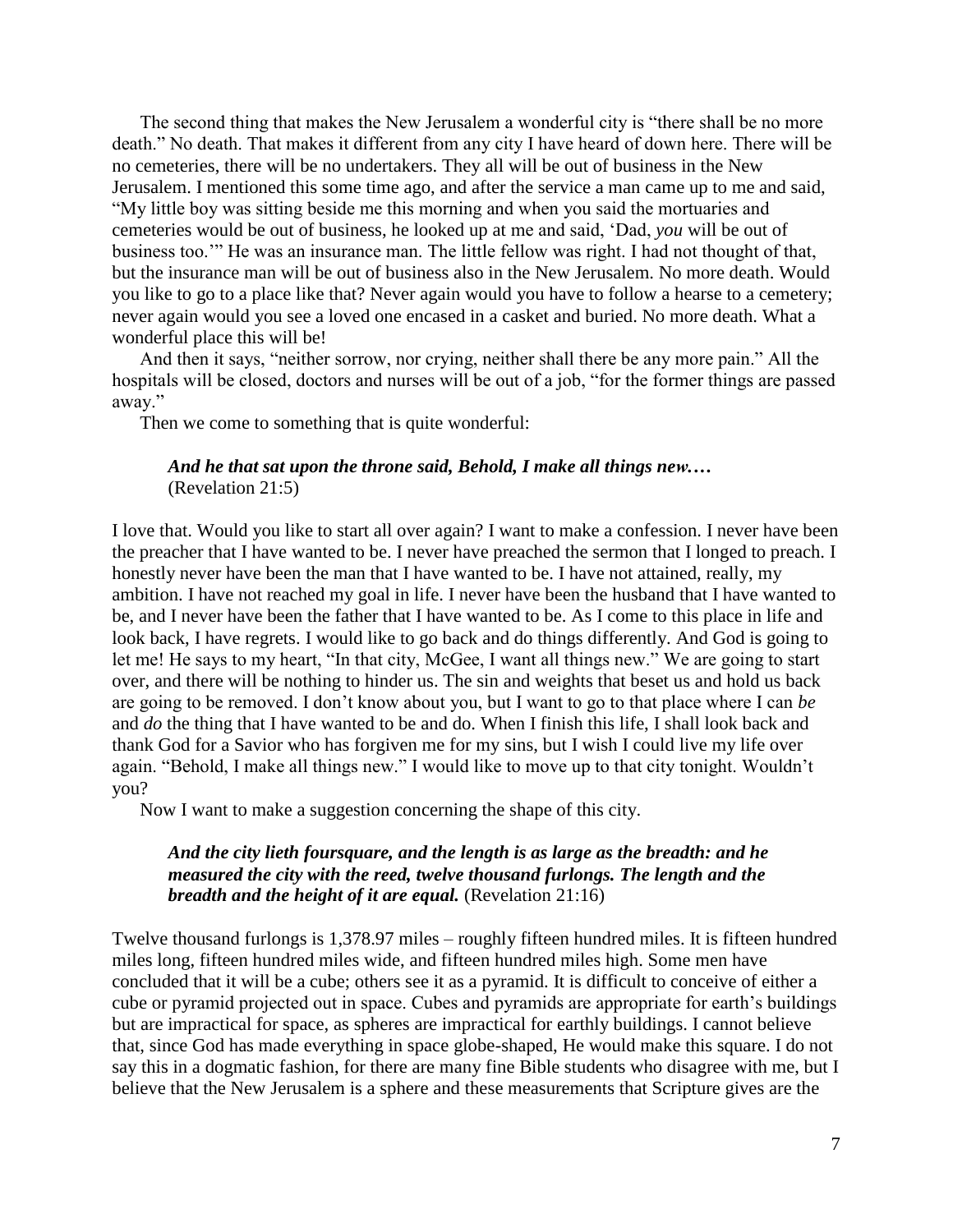dimensions on the inside of the sphere, a cube within a crystal-clear sphere. I took this problem in solid geometry to a man in the field of theoretical engineering. He worked it out for me and came up with a sphere that is slightly larger than our moon. The diameter of the moon is about 2,160 miles, and that of the New Jerusalem sphere is about 2,600 miles. We live on the *outside* of the planet called earth, but if my theory is correct, our eternal home will be *within* the planet called the New Jerusalem.

## *Having the glory of God: and her light was like unto a stone most precious, even like a jasper stone, clear as crystal.* (Revelation 21:11)

The jasper stone is evidently similar to our diamond. The city from the outside looks like a diamond. I like to think of its being the wedding ring of the church. It will be like a diamond flashing out through God"s vast universe. I believe it will be the most beautiful thing that you have ever seen because the twelve foundations, which would be the outer surface, are all precious stones through which the light passes. Varied hues and tints form a galaxy of rainbow colors:

- *Jasper* perhaps the blue diamond
- *Sapphire* opaque with a greenish or yellowish color
- *Chalcedony* perhaps green
- *Emerald* green
- *Sardonyx* white and yellow
- *Sardius* red
- *Chrysolite* golden luster
- *Beryl* sea green, aqua
- *Topaz* greenish yellow
- *Chrysoprasus* golden green
- *Jacinth* violet
- *Amethyst* purple or rose red

The presence of the primary colors suggests that every shade and tint is reflected from this city. A rainbow that appears after a summer shower gives only a faint hint of the breathtaking beauty of the city of light. I believe it will be the most thrilling sight in the world to see this city. Nothing in all God"s universe will compare to it.

The One who is the source of light and life dwells within the city. The New Jerusalem is a light giver. It does not reflect light as the moon, nor does it generate light by physical combustion like the sun. Rather, it originates light and is the source of light, for the glory of God will lighten it.

# *And the city had no need of the sun, neither of the moon, to shine in it: for the glory of God did lighten it, and the Lamb is the light thereof.* (Revelation 21:23)

The New Jerusalem will be independent of the sun and moon for light and life. What a contrast to the earth which is utterly dependent upon the sun and the moon. The sun and moon may even be dependent upon the Celestial City for power to transmit light, since the One who is the source of light and life will dwell within the city. Neither will light be furnished by the New Jerusalem Light and Power Company. The One who is light will be there, and the effulgence of His glory will be manifested in the New Jerusalem unhindered.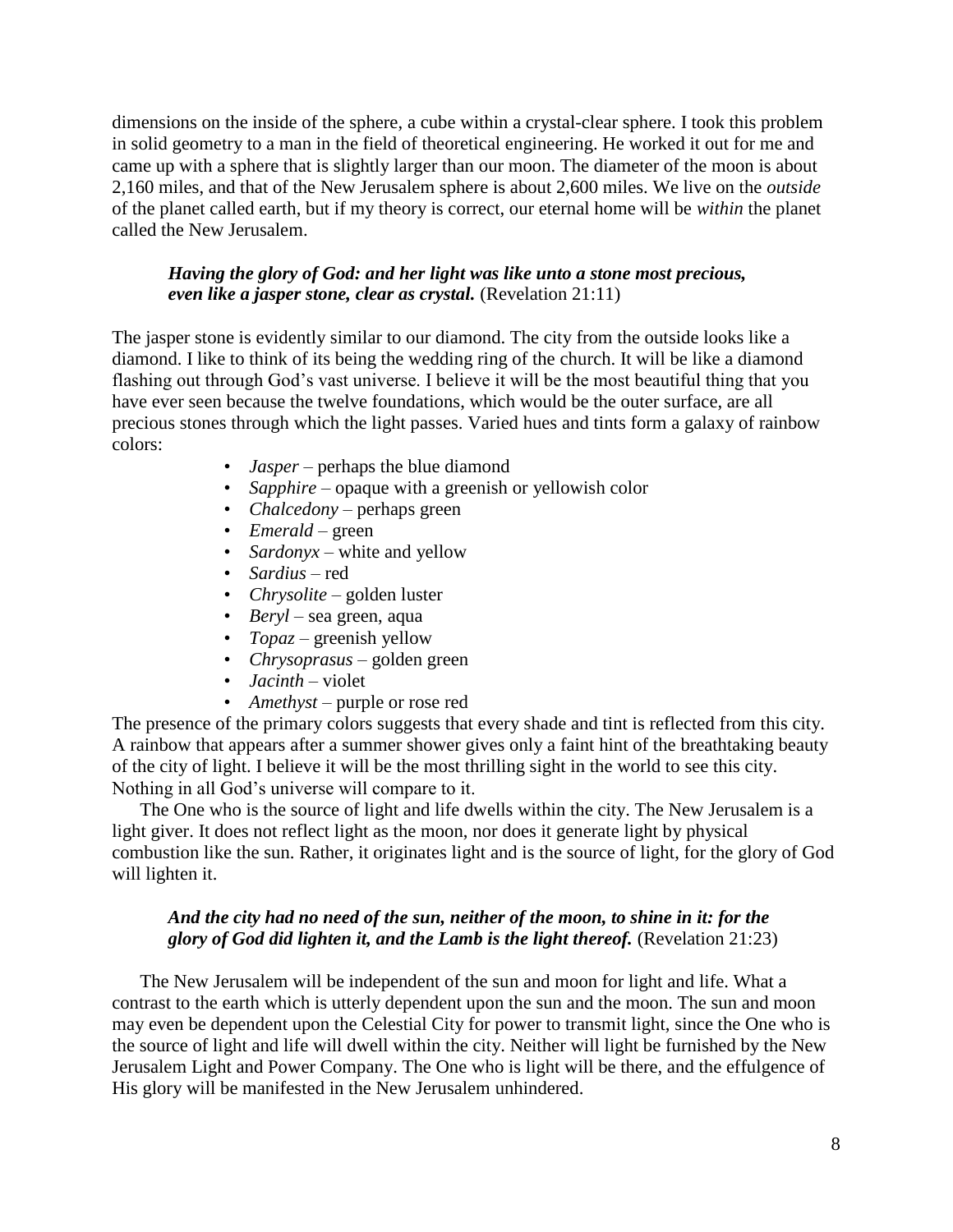## *And the nations of them which are saved shall walk in the light of it: and the kings of the earth do bring their glory and honour into it.* (Revelation 21:24)

The New Jerusalem will be the center of the universe. All activity and glory revolve about this city. The nation Israel and the gentile nations of the earth will walk in the light of it and bring to it their glory and honor. They will not live in the city but will come, as the priests of old came to the holy place in the tabernacle and temple, for the purpose of worship. There will be no need to bring a blood sacrifice, for the Lamb is there in person.

#### *And I saw no temple therein: for the Lord God Almighty and the Lamb are the temple of it.* (Revelation 21:22)

This city has no temple because it *is* a temple – God is there and Christ is there. It is the holy place, if you please, because Christ is present. That is the thing that makes it such a wonderful place. The Lord Jesus said,

# *… I go to prepare a place for you. And if I go and prepare a place for you, I will come again, and receive you unto myself; that where I am, there ye may be also.* (John 14:2, 3)

We are to be with Him throughout eternity. That, after all, will make it heaven – Christ will be there.

Many folk ask, "Will I know my loved ones in heaven?" We shall certainly know our loved ones in heaven. As Dr. G. Campbell Morgan said years ago when someone asked that question of him, "I do not expect to be a bigger fool there than I am here, and I know them here." Yes, we shall know our loved ones in heaven.

But the wonder of it is that we shall know the Lord Jesus. We say today that we know Him. Actually, we know Him as Savior, but we do not yet *know* Him. I think the thing many of us will want to do is to spend eternity just being with Him and coming to know Him. And if you think you will know Him in an evening"s conversation, you are wrong. Did you ever stop to think of all the books that have been written on any one of the sciences such as geology or chemistry? They are the record of man"s probing into His work. He did it all. And today He is the One who is holding it together.

I was talking to a man who is working in the field of theoretical science. He pointed out, "The center of the building block of the universe, the nucleus of the atom, has in it protons. Each proton has a positive charge. Like charges repel, unlike charges attract. Here in the center of the building block of the entire universe you have a force that is trying to blow itself apart! What is holding it together? Science does not know. The Bible tells us that by Him, by the Lord Jesus Christ, all things consist or are held together. He is the holding force of the entire universe."

*For by him were all things created, that are in heaven, and that are in earth, visible and invisible, whether they be thrones or dominions, or principalities, or powers: all things were created by him, and for him: And he is before all things, and by him all things consist.* (Colossians 1:16)